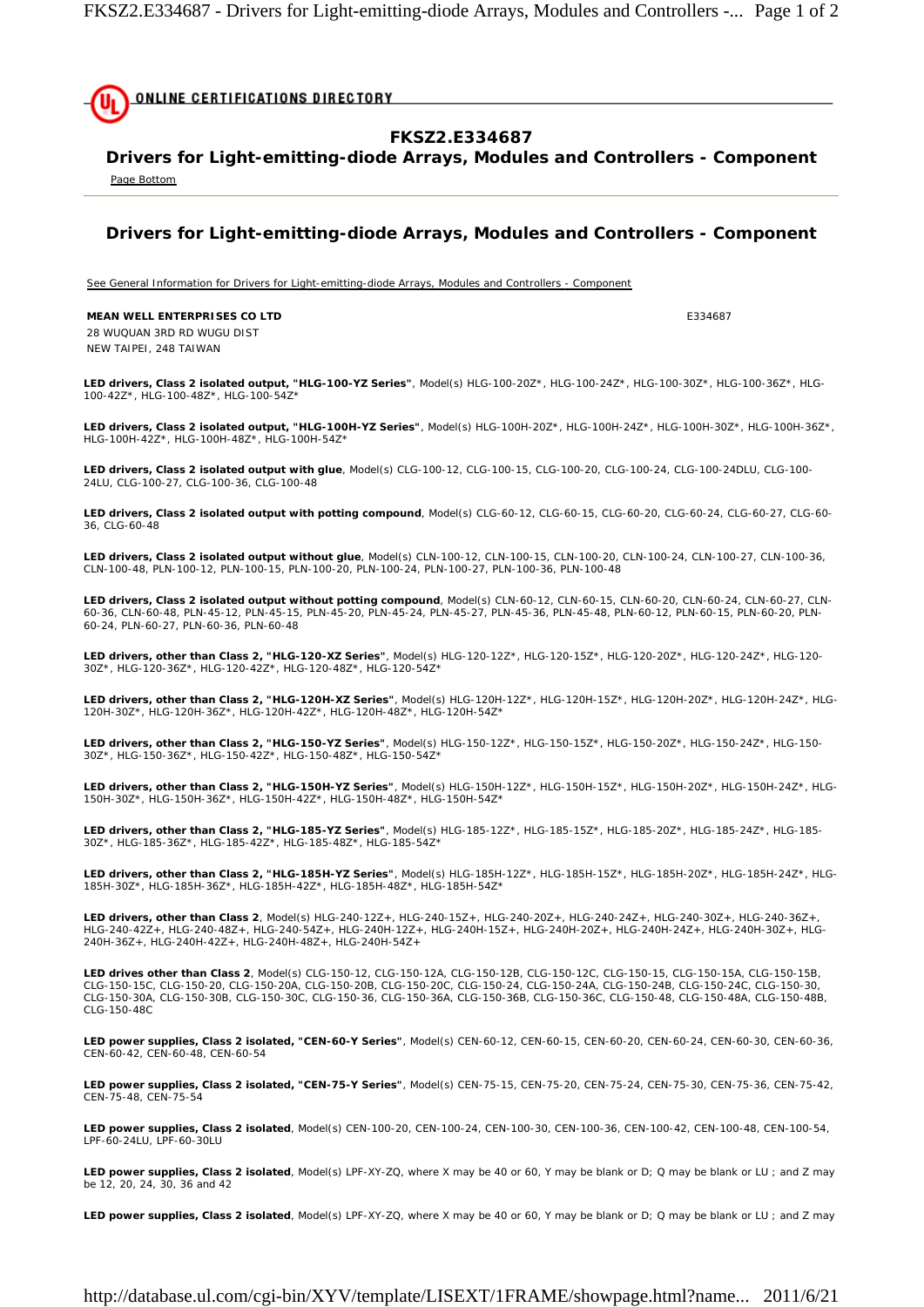be 48 and 54

**LED power supplies, Class 2 isolated with enclosure**, Model(s) PLN-20-20, PLN-20-24, PLN-20-30, PLN-20-36, PLN-20-42, PLN-20-48

**LED power supplies, Class 2 isolated without enclosure**, Model(s) PLP-20-20, PLP-20-24, PLP-20-30, PLP-20-36, PLP-20-42, PLP-20-48

\* - Where Z can be blank, A or B.

+ - Where Z can be blank, A, B or C.



| Questions? | Print this page | Notice of Disclaimer | Page Top                                         |
|------------|-----------------|----------------------|--------------------------------------------------|
|            |                 |                      |                                                  |
|            |                 |                      | Copyright ?2011 Underwriters Laboratories Inc. ® |

The appearance of a company's name or product in this database does not in itself assure that products so identified have been manufactured<br>under UL's Follow-Up Service. Only those products bearing the UL Mark should be co Service. Always look for the Mark on the product.

UL permits the reproduction of the material contained in the Online Certification Directory subject to the following conditions: 1. The Guide<br>Information, Designs and/or Listings (files) must be presented in their entirety data (or drawings). 2. The statement "Reprinted from the Online Certifications Directory with permission from Underwriters Laboratories Inc." must appear adjacent to the extracted material. In addition, the reprinted material must include a copyright notice in the following format: "Copyright © 2011 Underwriters Laboratories Inc.®"

An independent organization working for a safer world with integrity, precision and knowledge.

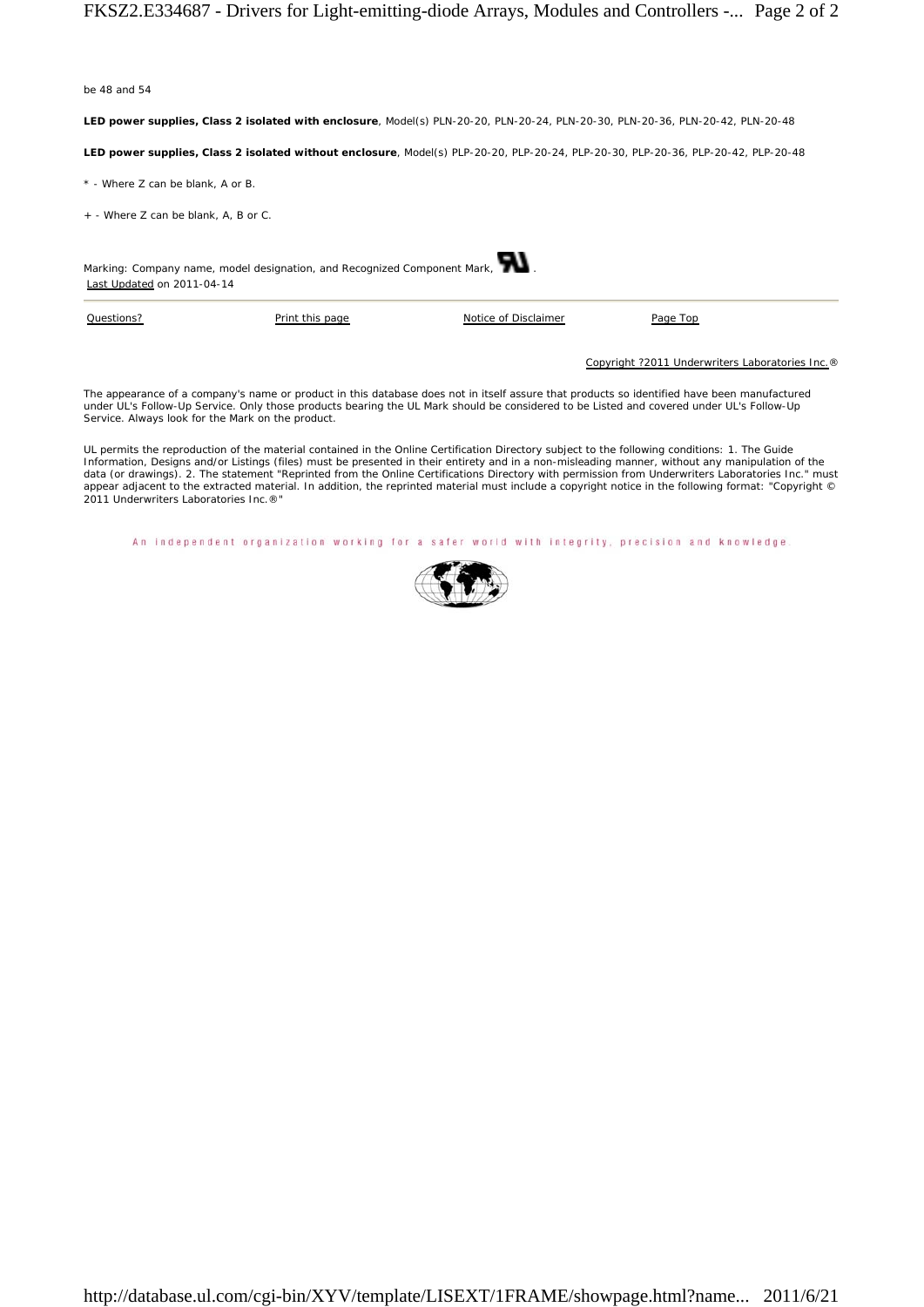**ONLINE CERTIFICATIONS DIRECTORY** 

## **FKSZ8.E334687**

## **Drivers for Light-emitting-diode Arrays, Modules and Controllers Certified for Canada - Component**

Page Bottom

## **Drivers for Light-emitting-diode Arrays, Modules and Controllers Certified for Canada - Component**

See General Information for Drivers for Light-emitting-diode Arrays, Modules and Controllers Certified for Canada - Component

**MEAN WELL ENTERPRISES CO LTD EXAMPLE 234687** 28 WUQUAN 3RD RD WUGU DIST

NEW TAIPEI, 248 TAIWAN

**LED drivers, Class 2 isolated output, "HLG-100-YZ Series"**, Model(s) HLG-100-20Z\*, HLG-100-24Z\*, HLG-100-30Z\*, HLG-100-36Z\*, HLG-100-42Z\*, HLG-100-48Z\*, HLG-100-54Z\*

**LED drivers, Class 2 isolated output, "HLG-100H-YZ Series"**, Model(s) HLG-100H-20Z\*, HLG-100H-24Z\*, HLG-100H-30Z\*, HLG-100H-36Z\*, HLG-100H-42Z\*, HLG-100H-48Z\*, HLG-100H-54Z\*

**LED drivers, Class 2 isolated output with glue**, Model(s) CLG-100-12, CLG-100-15, CLG-100-20, CLG-100-24, CLG-100-24DLU, CLG-100- 24LU, CLG-100-27, CLG-100-36, CLG-100-48

**LED drivers, Class 2 isolated output with potting compound**, Model(s) CLG-60-12, CLG-60-15, CLG-60-20, CLG-60-24, CLG-60-27, CLG-60- 36, CLG-60-48

**LED drivers, Class 2 isolated output without glue**, Model(s) CLN-100-12, CLN-100-15, CLN-100-20, CLN-100-24, CLN-100-27, CLN-100-36, CLN-100-48, PLN-100-12, PLN-100-15, PLN-100-20, PLN-100-24, PLN-100-27, PLN-100-36, PLN-100-48

**LED drivers, Class 2 isolated output without potting compound**, Model(s) CLN-60-12, CLN-60-15, CLN-60-20, CLN-60-24, CLN-60-27, CLN-60-36, CLN-60-48, PLN-45-12, PLN-45-15, PLN-45-20, PLN-45-24, PLN-45-27, PLN-45-36, PLN-45-48, PLN-60-12, PLN-60-15, PLN-60-20, PLN-60-24, PLN-60-27, PLN-60-36, PLN-60-48

**LED drivers, other than Class 2, "HLG-120-XZ Series"**, Model(s) HLG-120-12Z\*, HLG-120-15Z\*, HLG-120-20Z\*, HLG-120-24Z\*, HLG-120- 30Z\*, HLG-120-36Z\*, HLG-120-42Z\*, HLG-120-48Z\*, HLG-120-54Z\*

**LED drivers, other than Class 2, "HLG-120H-XZ Series"**, Model(s) HLG-120H-12Z\*, HLG-120H-15Z\*, HLG-120H-20Z\*, HLG-120H-24Z\*, HLG-120H-30Z\*, HLG-120H-36Z\*, HLG-120H-42Z\*, HLG-120H-48Z\*, HLG-120H-54Z\*

**LED drivers, other than Class 2, "HLG-150-YZ Series"**, Model(s) HLG-150-12Z\*, HLG-150-15Z\*, HLG-150-20Z\*, HLG-150-24Z\*, HLG-150- 30Z\*, HLG-150-36Z\*, HLG-150-42Z\*, HLG-150-48Z\*, HLG-150-54Z\*

**LED drivers, other than Class 2, "HLG-150H-YZ Series"**, Model(s) HLG-150H-12Z\*, HLG-150H-15Z\*, HLG-150H-20Z\*, HLG-150H-24Z\*, HLG-150H-30Z\*, HLG-150H-36Z\*, HLG-150H-42Z\*, HLG-150H-48Z\*, HLG-150H-54Z\*

**LED drivers, other than Class 2, "HLG-185-YZ Series"**, Model(s) HLG-185-12Z\*, HLG-185-15Z\*, HLG-185-20Z\*, HLG-185-24Z\*, HLG-185-<br>30Z\*, HLG-185-36Z\*, HLG-185-42Z\*, HLG-185-48Z\*, HLG-185-54Z\*

**LED drivers, other than Class 2, "HLG-185H-YZ Series"**, Model(s) HLG-185H-12Z\*, HLG-185H-15Z\*, HLG-185H-20Z\*, HLG-185H-24Z\*, HLG-185H-30Z\*, HLG-185H-36Z\*, HLG-185H-42Z\*, HLG-185H-48Z\*, HLG-185H-54Z\*

**LED drivers, other than Class 2**, Model(s) HLG-240-12Z+, HLG-240-15Z+, HLG-240-20Z+, HLG-240-24Z+, HLG-240-30Z+, HLG-240-36Z+, HLG-240-42Z+, HLG-240-48Z+, HLG-240-54Z+, HLG-240H-12Z+, HLG-240H-15Z+, HLG-240H-20Z+, HLG-240H-24Z+, HLG-240H-30Z+, HLG-240H-36Z+, HLG-240H-42Z+, HLG-240H-48Z+, HLG-240H-54Z+

**LED drives other than Class 2**, Model(s) CLG-150-12, CLG-150-12A, CLG-150-12B, CLG-150-12C, CLG-150-15, CLG-150-15A, CLG-150-15B, CLG-150-15C, CLG-150-20, CLG-150-20A, CLG-150-20B, CLG-150-20C, CLG-150-24, CLG-150-24A, CLG-150-24B, CLG-150-24C, CLG-150-30, CLG-150-30A, CLG-150-30B, CLG-150-30C, CLG-150-36, CLG-150-36A, CLG-150-36B, CLG-150-36C

**LED power supplies, Class 2 isolated, "CEN-60-Y Series"**, Model(s) CEN-60-12, CEN-60-15, CEN-60-20, CEN-60-24, CEN-60-30, CEN-60-36, CEN-60-42, CEN-60-48, CEN-60-54

**LED power supplies, Class 2 isolated, "CEN-75-Y Series"**, Model(s) CEN-75-15, CEN-75-20, CEN-75-24, CEN-75-30, CEN-75-36, CEN-75-42, CEN-75-48, CEN-75-54

**LED power supplies, Class 2 isolated**, Model(s) CEN-100-20, CEN-100-24, CEN-100-30, CEN-100-36, CEN-100-42, CEN-100-48, CEN-100-54, LPF-60-24LU, LPF-60-30LU

**LED power supplies, Class 2 isolated**, Model(s) LPF-XY-ZQ, where X may be 40 or 60, Y may be blank or D; Q may be blank or LU ; and Z may be 12, 20, 24, 30, 36 and 42